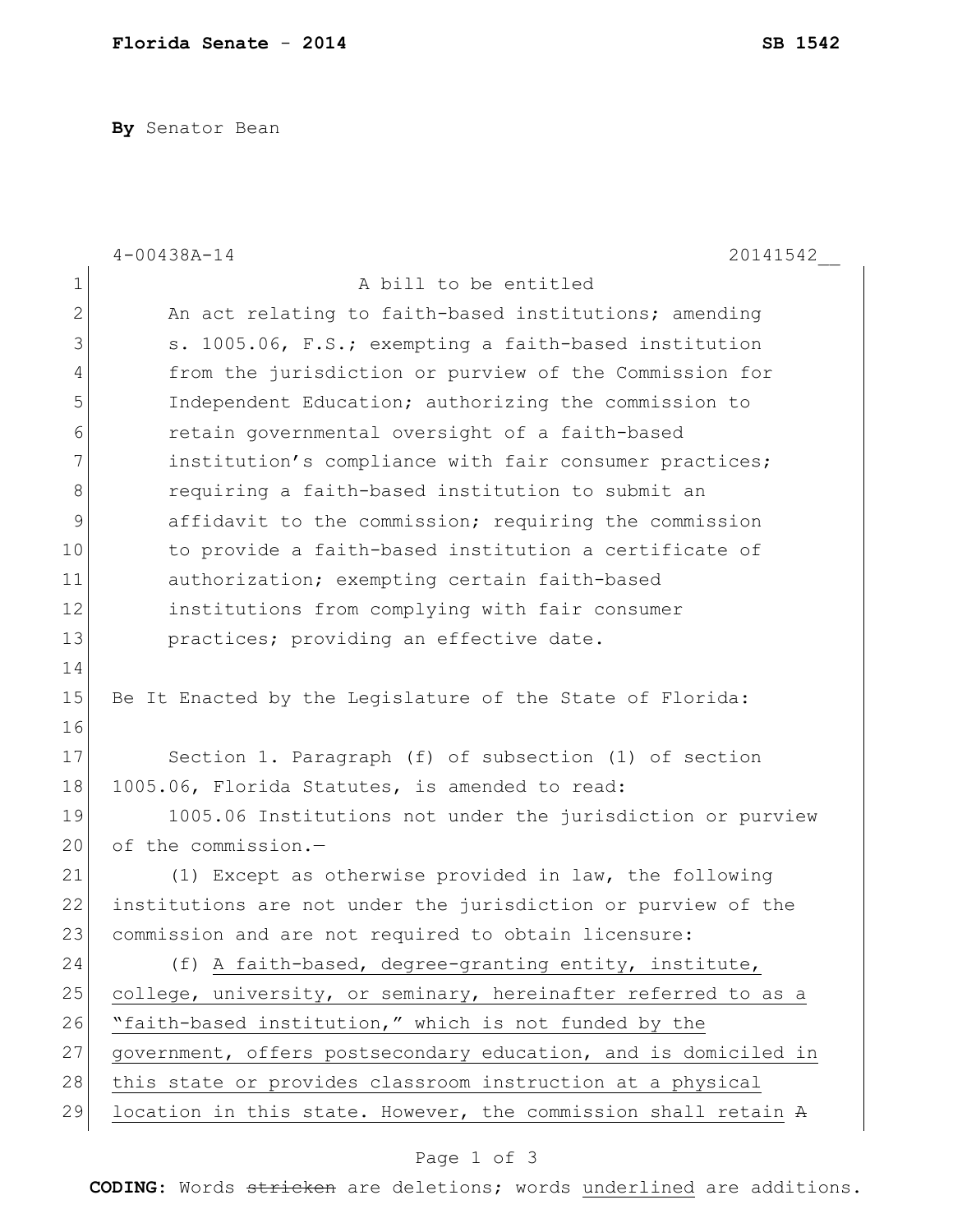|    | $4 - 00438A - 14$<br>20141542                                    |
|----|------------------------------------------------------------------|
| 30 | religious college may operate without governmental oversight of  |
| 31 | a faith-based institution's requirement to comply with fair      |
| 32 | consumer practices under s. 1005.04. Therefore, a faith-based    |
| 33 | institution shall if the college annually verify verifies by     |
| 34 | sworn or affirmed affidavit to the commission that:              |
| 35 | 1. The name of the institution includes a religious              |
| 36 | modifier or the name of a religious patriarch, saint, person, or |
| 37 | symbol of the church.                                            |
| 38 | 2. The institution offers only educational programs that         |
| 39 | prepare students for religious vocations as ministers,           |
| 40 | professionals, or laypersons in the categories of ministry,      |
| 41 | counseling, theology, education, administration, music, fine     |
| 42 | arts, media communications, or social work.                      |
| 43 | 3. The titles of degrees issued by the institution cannot        |
| 44 | be confused with secular degree titles. For this purpose, each   |
| 45 | degree title must include a religious modifier that immediately  |
| 46 | precedes, or is included within, any of the following degrees:   |
| 47 | Associate of Arts, Associate of Science, Bachelor of Arts,       |
| 48 | Bachelor of Science, Master of Arts, Master of Science, Doctor   |
| 49 | of Philosophy, and Doctor of Education. The religious modifier   |
| 50 | must be placed on the title line of the degree, on the           |
| 51 | transcript, and whenever the title of the degree appears in      |
| 52 | official school documents or publications.                       |
| 53 | 1.4. The duration of all degree programs offered by the          |
| 54 | faith-based institution is consistent with the standards of the  |
| 55 | commission.                                                      |
| 56 | 2.5. The faith-based institution's consumer practices are        |
| 57 | consistent with those required by s. 1005.04, excluding s.       |

## Page 2 of 3

58 1005.04(1)(g) and rule 6E-5.001, Florida Administrative Code.

**CODING**: Words stricken are deletions; words underlined are additions.